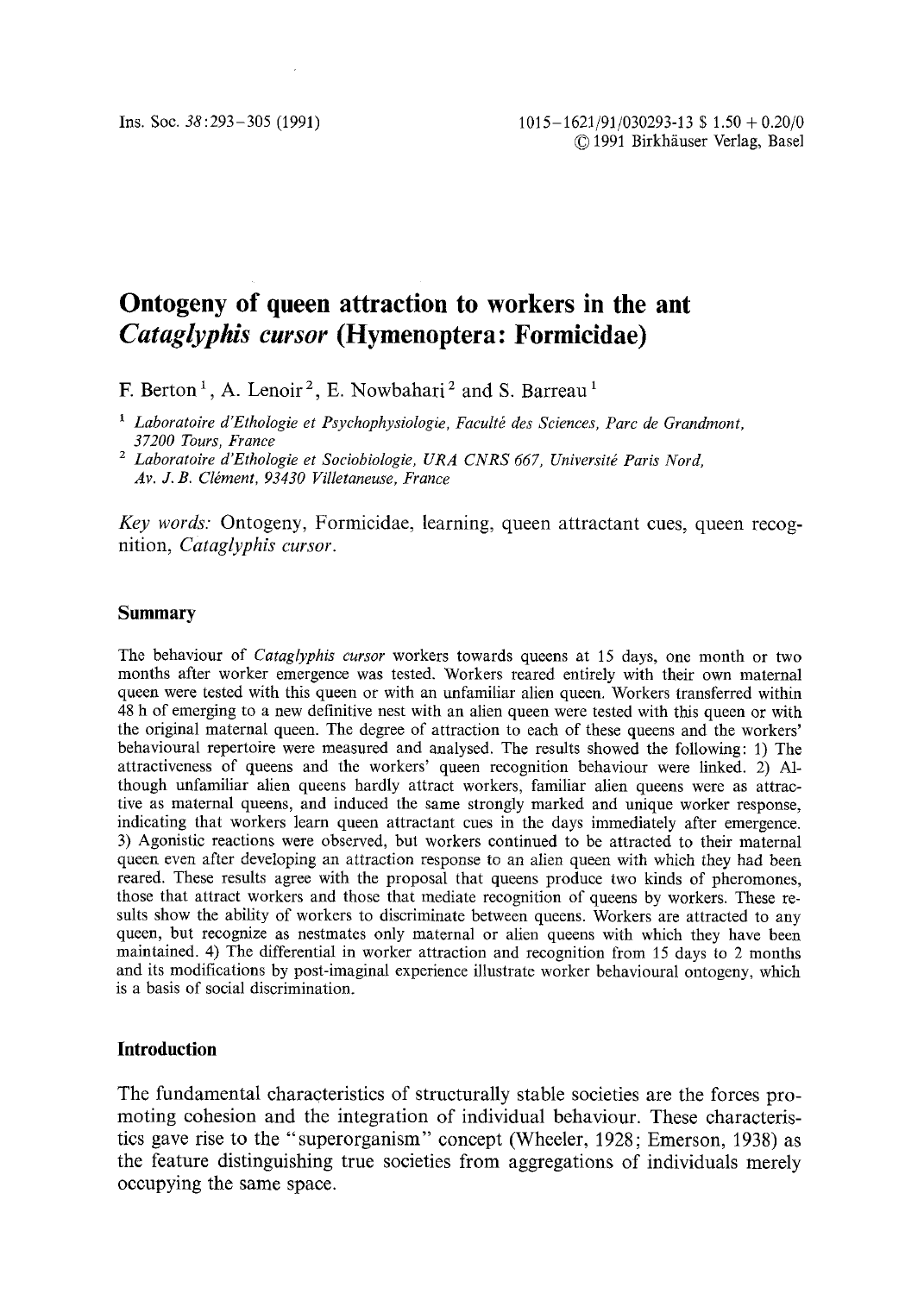In colonies of social insects, the queen should be able to attract workers, and so facilitate communication between individuals. Stumper (1956) remarked that attraction of workers by the queen is manifested in three frequently observed phenomena: worker aggregation around the queen, persistent worker licking and grooming of the queen's body, and worker transport of the queen if there is the slightest disturbance. Mediation of these responses is generally thought to be by pheromones. Many investigations demonstrate that some pheromones appear to act by affecting the behaviour of workers, the target individuals, by promoting attraction (Stumper, 1956; Delage, 1968). A specific attractant queen pheromone was first reported in six species of army ants by Watkins and Cole (1966). Jouvenaz et al. (1974) used the same experimental procedure in a study of fire ants. Test papers on which queens of either *Solenopsis invicta* or *Solenopsis geminata* had been confined were attractive to workers. The workers' behavioural response to the queen pheromone was strongly marked and unique. These authors showed that workers respond to non-volatile chemicals, but they did not establish whether volatile attractants were also involved. Vander Meer et al. (1980), however, using an olfactometer, demonstrated that *S. invicta* queens secrete volatile chemicals that attract workers. Comparison of results from bioassays of extracts of mated queens and of other castes suggest that *S. invicta* queens produce an attractant recognition pheromone (Glancey, 1980). Fowler and Roberts (1982) also demonstrated a queen attractant pheromone in *Camponotus.* Brian (1973), analysing "the means by which queens of *Myrmica* communicate their presence to workers' thought that the abdomen is the most likely source of a substance, the emission of which must vary seasonally". Keller and Passera (1989) observed, discussed and stated how attraction and recognition can be distinguished in *Iridomyrmex humilis.* 

In *Cataglyphis cursor,* queen attraction substances seem to be identical with colony odour (Berton, 1989), which is not the general rule. *Solenopsis invicta*  workers respond as strongly to *S. geminata* queen secretions as to those of conspecific queens (Jouvenaz et al., 1974). There was no reciprocal response of *S. geminata* to *S. invicta* queens. Our recent research (Berton, 1989) shows that *Cataglyphis cursor* workers were not attracted to the nest itself unless it contained a closely related queen, i.e. collected from a society of the same geographic territory (less than 20 kilometres apart). The nest was not made attractive by the presence of an alien, unfamiliar queen.

In certain uncommon circumstances, differences in the social experience of young and older workers can induce great variation in their behaviour (Berton, 1989; Berton etal., 1989). In this study, we investigated the dependence of the worker response to queen attraction on learning. During the immediate postemergence period of life, workers might develop orientations to cues from new, unfamiliar queens. Attraction to unfamiliar queens could be developed after exposure to chemical cues from such queens. We analysed whether the response to a maternal familiar queen could be altered by post-imaginal familiarization with an alien queen after removal of the original maternal queen. Young workers were tested against the maternal queen, against alien queens to which the workers had been familiarized, or against alien queens with which the workers were completely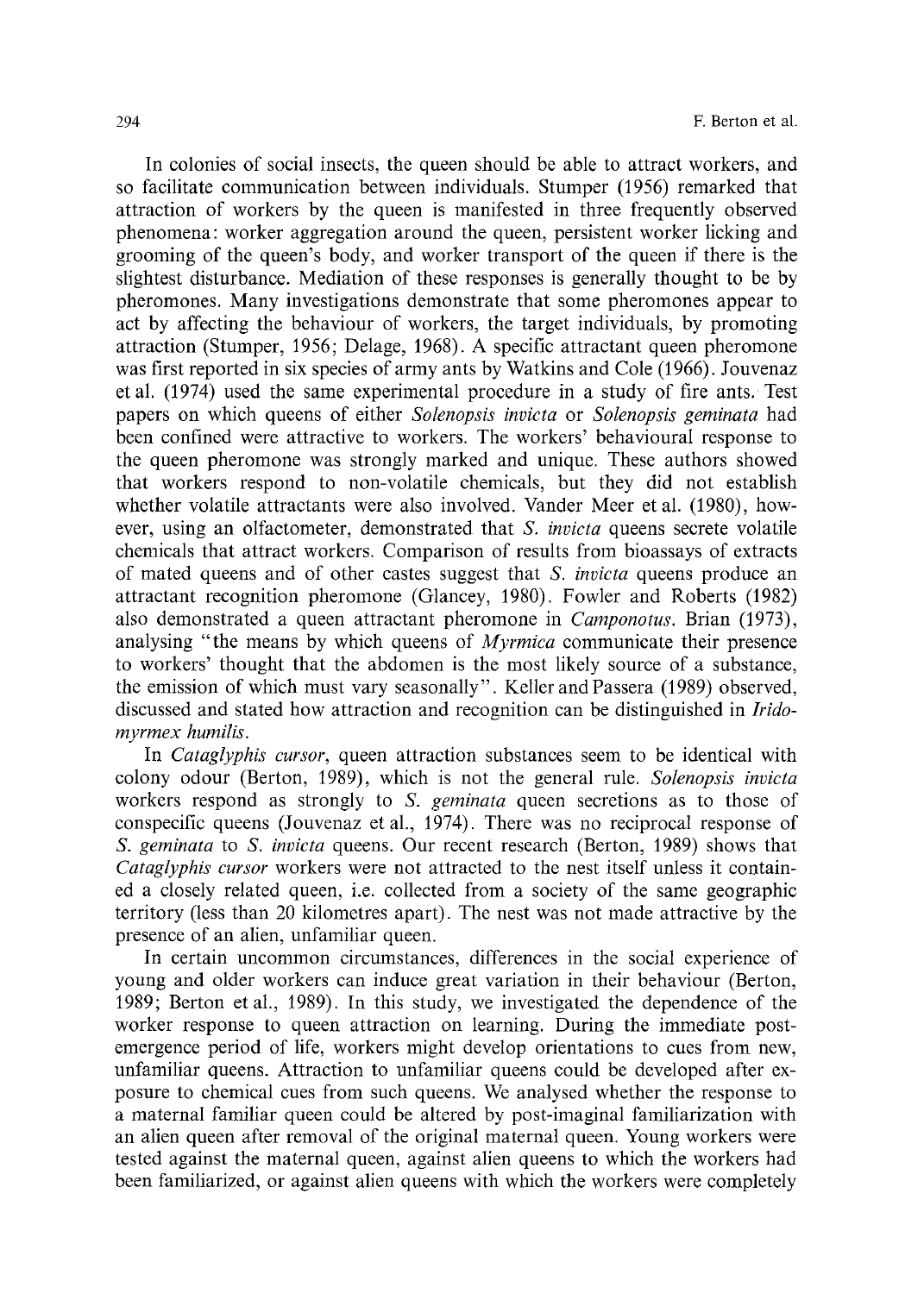unfamiliar. We tested the capacity of workers to be attracted by these queens and the development of the worker's behavioural repertoire.

Our study forms part of an extensive programme of comparative research on the stimuli produced by queens, workers and brood at different stages of development.

### **Materials and Methods**

### *Rearing*

*Cataglyphis cursor* Fonsc. is a monogynous formicine ant unusual in that it displays thelytokous parthenogenesis (Cagniant, 1973). Samples of this species were collected from different localities in the south of France (Var, Hérault and Pyrénées-Orientales, all being Departments on the Mediterranean coast) to increase the variability of the experimental material. Worker pupae were allowed to mature in the maternal society so that new workers emerged with the help of older ones. All the test colonies were maintained under the same conditions. The ants were reared in the laboratory in an air-conditioned room at  $25 + 1.5 \degree C$  and a constant light regime of  $L: D = 12 h: 12 h$  from June to September. Hibernation was induced from October until March. Dilute honey and insects were provided daily as food. Feeding continued right up to the beginning of the experiments, so that the influence of hunger on behaviour could be reduced as much as possible.

### *Apparatus*

Experiments were carried out in a rectangular arena of  $170 \times 105 \times 80$  mm. The upper 30 mm of the vertical sides was covered with fluon, which prevented the worker ants from escaping. The arena was divided by reference marks into four equal areas, in each of which was glued a tube. The tubes were isolated from the rest of the arena by gauze, which prevented physical access but allowed some worker antennal contact. The diffusion of any possible volatile compounds would not have been impeded by the gauze. Each of the four areas hence consisted of two surfaces of very unequal area; the gauze and the floor of the area. The area of the floor was about 100 times that of the gauze.

### **Experiments**

All behavioural observations were carried out between 10.00 a.m. and 3.00 p.m. (local sun time) in an air-conditioned room at  $25 \pm 1.5$  °C. The only lighting was provided by a ceiling lamp directly overhead.

Two experimental series were carried out between July and October 1986. For each experiment, workers from three different colonies and alien queens from three other different colonies were used. Observations were made on workers at 15 days, one month, or two months after emergence. Newly emerged workers were largely inactive and so were not tested.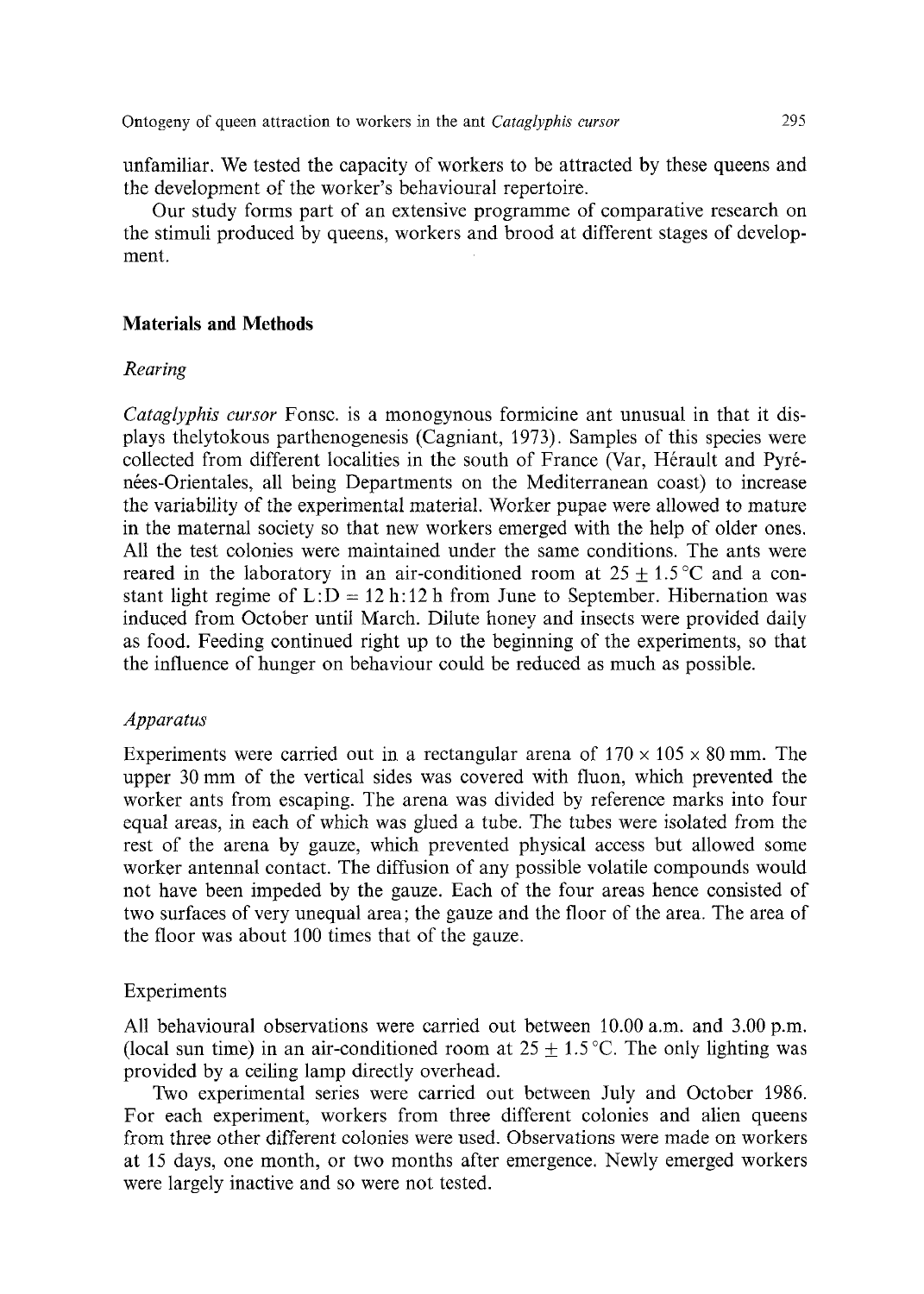# *Experiment 1*

Workers reared entirely with their own queen were tested against

A: their own maternal queen (Control) or

B: an unfamiliar alien queen (with which the workers had no previous contact).

# *Experiment 2*

Workers were transferred within 48 h of emergence to a new nest and reared permanently with an alien unfamiliar queen. Throughout this familiarization period, the queen could be regarded as having been adopted by the workers. The newly constituted societies were reared as described above. The workers were tested against

C: their own maternal queen (from which the workers had earlier been removed) or D: the familiar alien queen of the new nest.

# 1. Tests of attraction

For each test, ten workers were taken at random from a single colony and placed at the centre of the apparatus. Three other workers were taken from the same colony and individually confined, one in each of three of the four tubes. The fourth tube contained a queen *C. cursor.* This queen was either the workers' maternal queen, a familiar alien queen or an unfamiliar alien queen.

Queen attraction is defined as the movement of workers toward the queen's volatile odours.

By observation of the 10 workers placed at the centre of the apparatus we were able to identify a repertoire of distinguishable behavioural acts that are mutually exclusive. Each behaviour was defined by three criteria: type (see Fig. 1), location (on the "gauze" or on the outside, the "sides"), and compartment (that containing the queen or those containing isolated workers). The maximum number of behavioural criteria was 28. These data were recorded every five minutes for one hour (thus 12 times for a total of 120 records).

For each group (A to D) three replicates using different societies were made.

The individuals (queen, workers) were not marked, so the ten workers were watched as a group.

# 2. Tests of aggression

Worker aggression towards the different kinds of queen was assessed. After each series of attraction tests, the queen was removed and placed in a cylindrical cage  $(80 \text{ mm} \times 50 \text{ mm}$  high) free of any queen or worker odour cues. The upper 30 mm of the side was covered with fluon. The 10 workers from the same series were dropped carefully into the cage with the queen, one each minute. An attack was recorded as soon as the first agonistic behaviour was seen, and the test was immediately stopped. In the absence of any aggression the test was continued until all 10 workers had been deposited in the cage, giving a maximum test duration of 10 minutes.

# 3. Statistical analyses (Siegel, 1956)

Independent group comparisons were carried out, using raw data of each replicate, by Mann-Whitney U (one-tailed) tests (significance set at  $P = 0.05$  for  $n1 = n2 = 3$ ,  $U = 0$ ) and  $X^2$  tests (bilateral with  $df = 2$ ). Paired group compari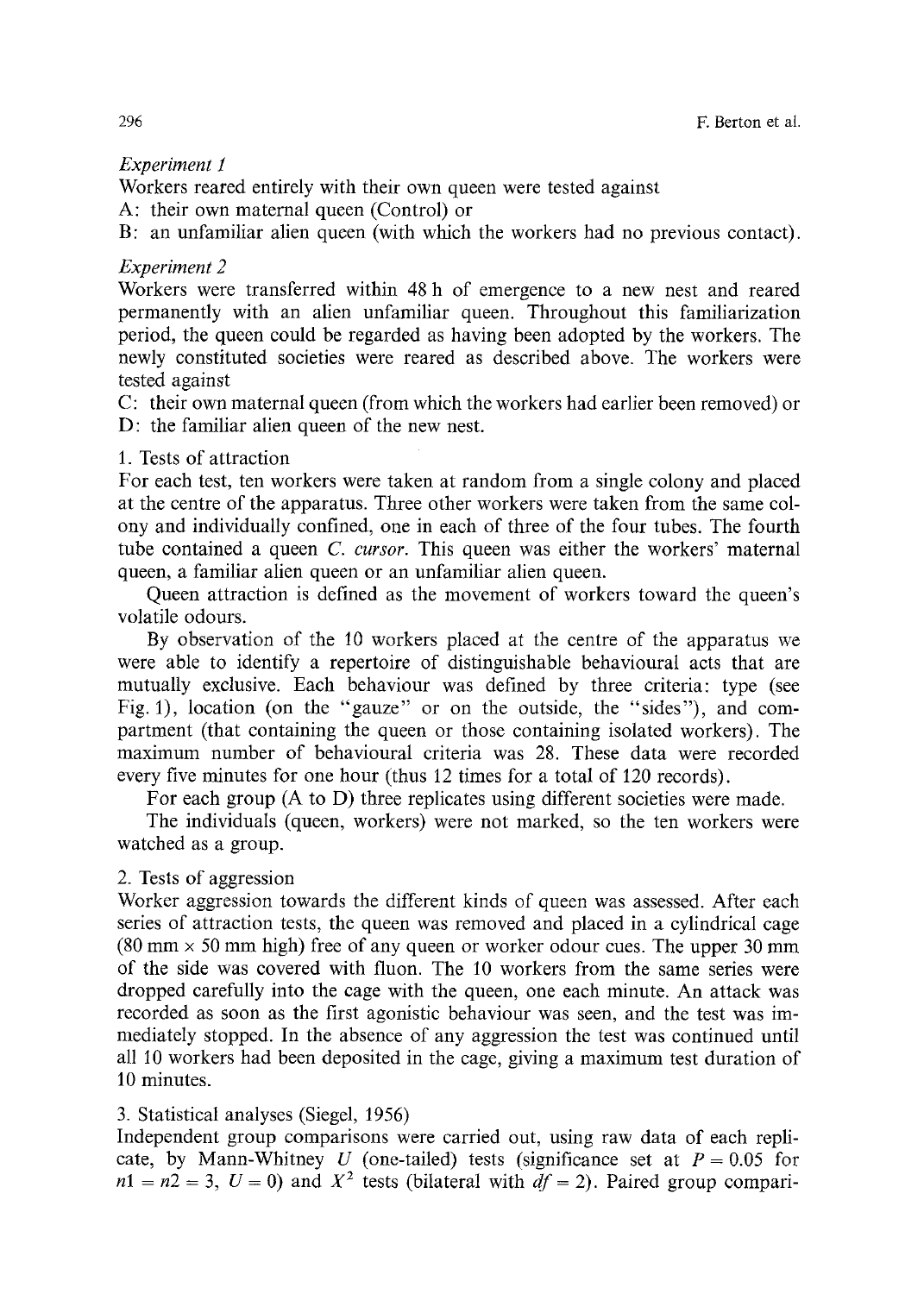Ontogeny of queen attraction to workers in the ant *Cataglyphis cursor* 297

|                  | Experiment 1 |               |                |          |       |                | Experiment 2 |                |                |       |                |       |
|------------------|--------------|---------------|----------------|----------|-------|----------------|--------------|----------------|----------------|-------|----------------|-------|
|                  | A            |               |                | в        |       |                | C            |                |                | D     |                |       |
| Age              | 15 d         | $1 \text{ m}$ | 2 <sub>m</sub> | 15d      | 1 m   | 2 <sub>m</sub> | 15d          | 1 <sub>m</sub> | 2 <sub>m</sub> | 15 d  | 1 <sub>m</sub> | 2m    |
| <b>ACLITRO</b> % | 1.67         | 3.33          | 4.74           | $\Omega$ | 6.67  | 3.61           | 1.11         | 7.5            | 5.29           | 5.56  | 1.67           | 3.33  |
| $GRO$ %          | 0.83         | 3.05          | 2.77           | $\theta$ | 8.61  | 6.11           | 0.28         | 4.39           | 0.56           | 2.22  | 1.67           | 3.61  |
| IMM $\%$         | 93.06        | 38.89         | 33.61          | 99.72    | 47.78 | 47.22          | 90.56        | 59.47          | 48.85          | 77.22 | 56.1           | 33.33 |
| MOV %            | 3.33         | 12.78         | 15             | 0.28     | 16.94 | 10.83          | 7.22         | 12.22          | 10.56          | 3.61  | 16.39          | 11.94 |
| QG %             | 0.83         | 20.83         | 32.22          | $\theta$ | 4.17  | 6.39           | 0.83         | 12.22          | 31.94          | 0.28  | 11.11          | 35    |
| $WG\%$           | 0.28         | 21.11         | 11.67          | $\theta$ | 15.83 | 25.83          | $\bf{0}$     | 4.17           | 2.78           | 11.11 | 13.06          | 12.78 |
| Rep <sup>o</sup> | 5            | 10.33         | 11.33          | 1.33     | 11    | 10.67          | 1.67         | 10             | 12             | 6.67  | 9              | 14    |
| Wag              |              |               |                |          | 1/3   | 2/3            | --           | 1/3            | 2/3            |       |                |       |

Table 1. Frequencies of some behavioural parameters for *Cataglyphis cursor* workers at 15 days, one month, or two months after emergence, tested against different queen types

A. Workers reared with maternal queen, tested with maternal queen

B. Workers reared with maternal queen, tested with unfamiliar alien queen

C. Workers transferred just after emergence and maintained permanently with an alien queen, tested with the original maternal queen

D. As for C., but tested with the familiar alien queen to which they had been transferred

 $ACLITRO = Combined data for antenna contacts. Iicking and trophallaxis recorded on sides$ 

 $=$  Grooming on sides GRO

 $=$  Immobility on sides  $IMM$ 

 $=$  Moving on sides  $MOV$ 

 $QG, WG = Q$ ueen gauze and worker gauze respectively

- $=$  Number of different behavioural acts in repertoire  $Rep$
- $=$  Worker aggressiveness Wag =
- $=$  Relative mean frequency  $\frac{0}{0}$ o
	- $=$  Mean frequency

sons were made using 1. Friedman two-way analysis of variance by ranks to test the subject scores dependence of the conditions (such as aging) and 2. the randomization test for matched pairs. In order to give more information and to be more explicit in the presentation of the text, means or relative mean frequencies (percentages of records) are given in Table 1.

# **Results**

1) *Experiment 1:* (Tab. 1, A/B). *Behavioural changes with age in workers* (A) *and*  (B) *reared with their own queen.* 

At 15 days after emergence, workers were largely immobile, frequently congregating in the arena. Movement was consequently rare. Antennal contacts, licking and trophallaxis grouped together were rare or even absent, as was self-grooming. The behavioural repertoire was limited. There were very few visits by workers to the pieces of gauze surrounding the tubes containing workers or queens. No aggression was recorded of workers against queens.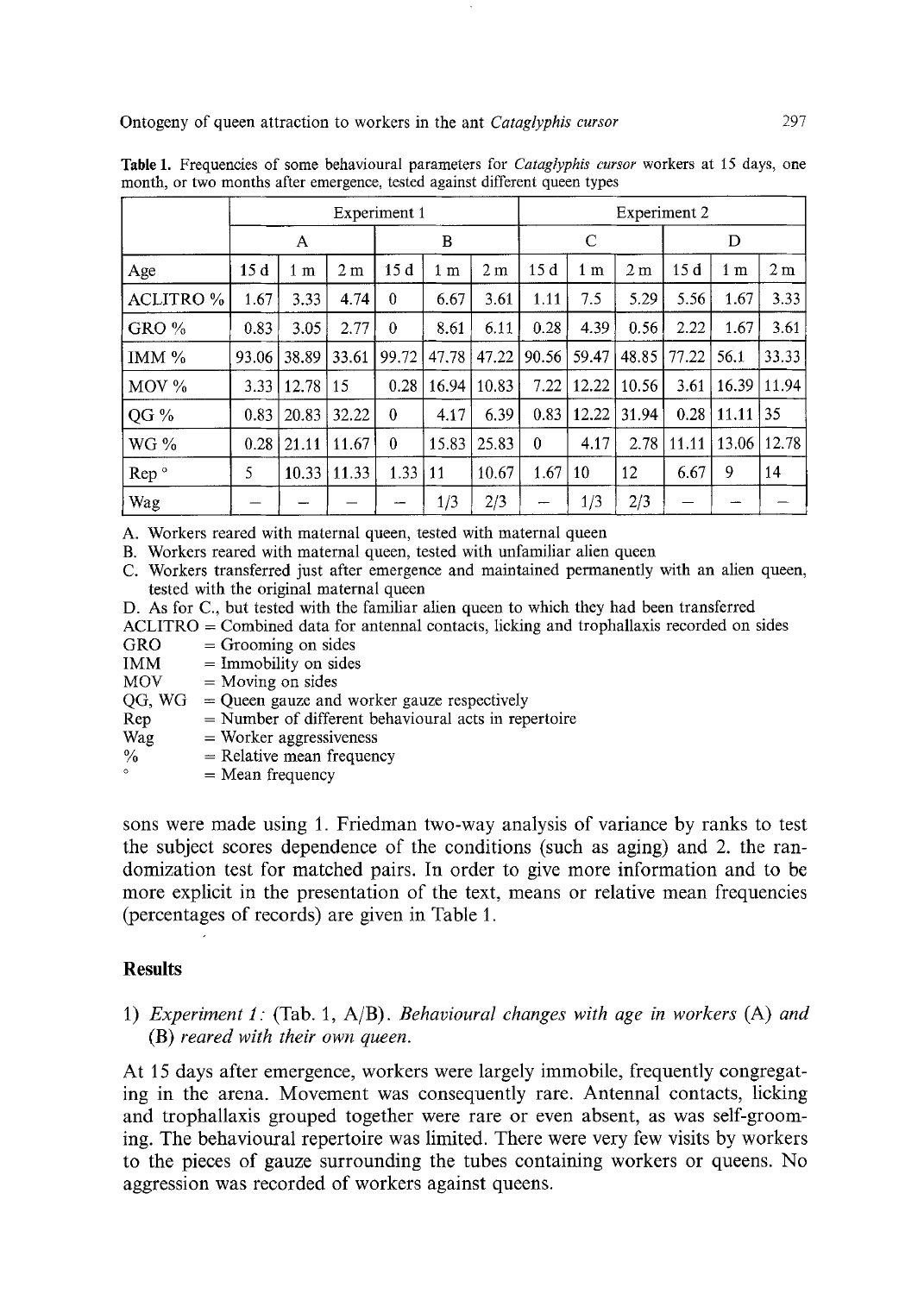

Figure 1. Description of locations and frequencies of behaviour recorded in tests of *Cataglyphis cursor*  workers. Workers reared entirely with their maternal queen: A. tested with the maternal queen. B. tested with an unfamiliar alien queen; workers transferred just after emergence and maintained permanently with an alien queen: C. tested with the original maternal queen. D. tested with the familiar alien queen to which they had been transferred

- AC Antennal Contact<br>BIT BITe of the gauze BITe of the gauze
- GRO Self-GROoming
- IMM IMMobility
- 
- LIC LICking<br>MOV MOVing **MOVing**
- TRO TROphallaxis

At one month after emergence, workers were significantly more active and consequently much more mobile than younger workers. There were no significant increases in the frequencies of antennal contacts, licking and trophallaxis. The repertoire of behaviour was greatly increased (significantly). Both the queen and worker gauzes were visited significantly more frequently by workers of this age compared with younger workers. Agonistic behaviour was observed in one out of three tests with the unfamiliar alien queen (B), but in none of the tests with the maternal queen (A).

At two months after emergence, compared with 1 month, there were no significant increases in any of the behavioural categories. However, workers (A) were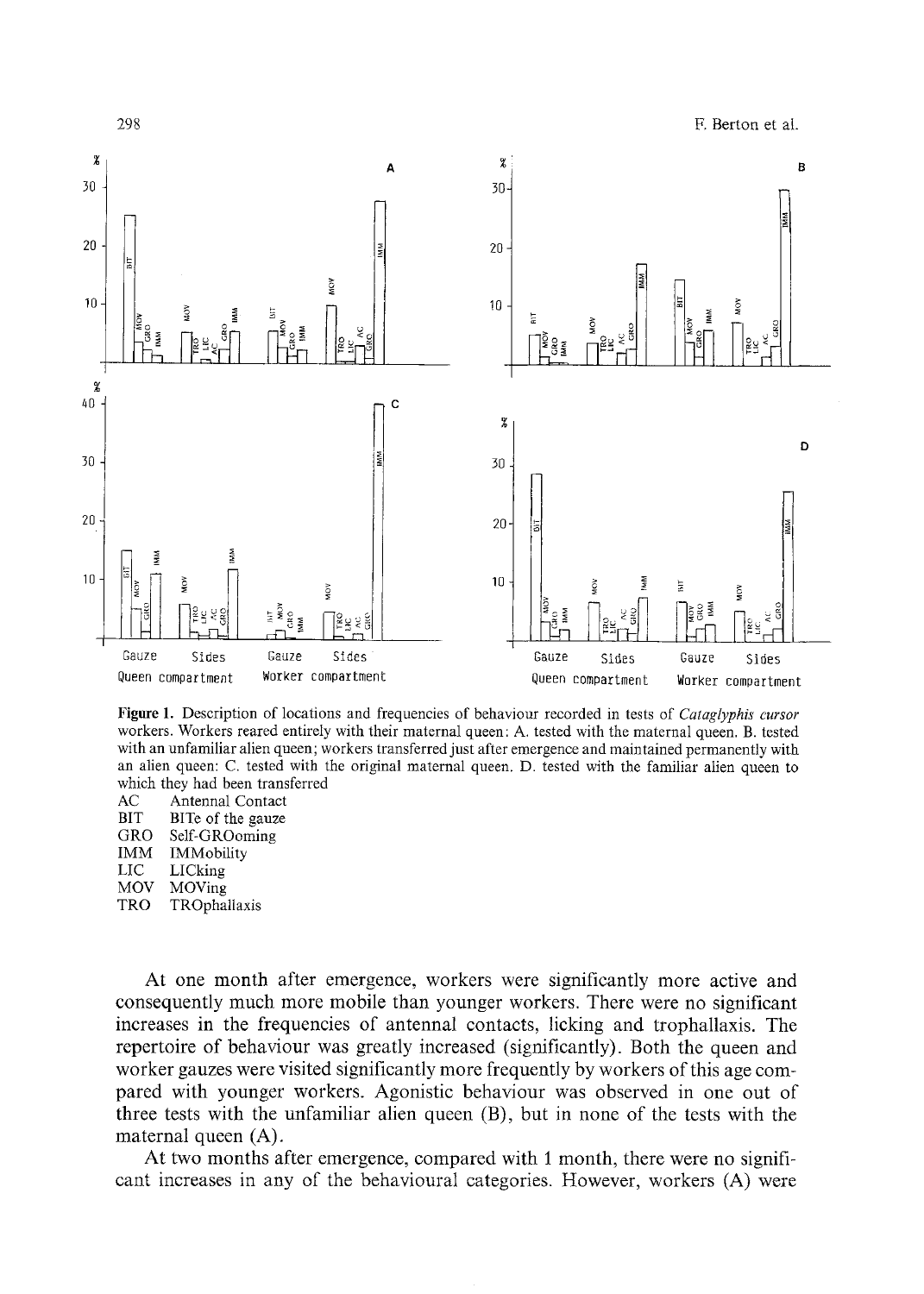Ontogeny of queen attraction to workers in the ant *Cataglyphis cursor* 299

frequently observed on the gauze surrounding the maternal queen, and in tests (B) with the unfamiliar alien queen, movement on the arena floor was less frequent. Obvious agonistic behaviour against the alien queen was observed in two out of three tests.

The changes in frequency of immobility and movement in the arena (Friedman two-way analysis of variance by ranks) reflected to some extent the development of the behavioural repertoire in workers at 15 days and I month after emergence. The decrease in these measures for 2-month-old workers reflected the richer repertoire of these ants (Fig. 1, A/B).

# *Comparison* A/B

Two-month-old workers (B) seldom visited the gauze surrounding an unfamiliar alien queen, concentrating their visits on worker gauzes ( $P < 0.0001$ ). In tests (A) with the maternal queen, however, the reciprocal situation existed  $(P < 0.0001)$ ; visits to the queen gauze were more frequent than those to gauzes surrounding workers (Fig. 1, A/B).

The behaviour of workers at 1 and 2 months towards maternal and unfamiliar alien queens indicated that the frequency of visits to the queen gauze was an accurate means of distinguishing the two situations (1 month,  $P < 0.0001$ ; 2 months,  $P < 0.0001$ ). The maternal queen was more attractive than the alien queen.

The ants enclosed in tubes were inconspicuous, and about 50 mm away from the workers released in the centre of the apparatus. However, the workers rapidly locate the queen, especially at 2 months old, suggesting that they can orientate at long range and/or the queen produces volatile cues. Workers are attracted to queens, familiar or unfamiliar. They contact the gauze but stay to be counted only if they have been conditioned to the queen behind the gauze. Thus, the counts are highest in situations where the workers are familiar with the queen, the maternal queen.

Alien queens provoked worker aggression, but the familiar maternal queens did not. Worker aggression towards queens increased with worker age only in the tests with alien queens. Workers are attracted to any queen, but recognize as nestmate only the maternal queen. These tests confirm that queen attractant power and worker recognition of queens are connected.

2) *Experiment 2." Behavioural changes with age, and comparison of worker behaviour towards reintroduced maternal queens* (C) *and familiar alien queens* (D) (Tab. 1, C/D).

At 15 days of age, there were significant differences between the two groups of workers in the frequency of most types of behaviour tested. In particular, immobility on worker gauzes ( $P < 0.0001$ ) and worker sides ( $P < 0.01$ ) and moving were rarer ( $P < 0.05$ ) among workers responding to a familiar alien queen. Their behavioural repertoire in the queen compartment  $(P < 0.05)$  was correspondingly greater. Antennal contacts, licking and trophallaxis were more frequent  $(P < 0.01)$ . These ants (D) also made significantly more visits to the worker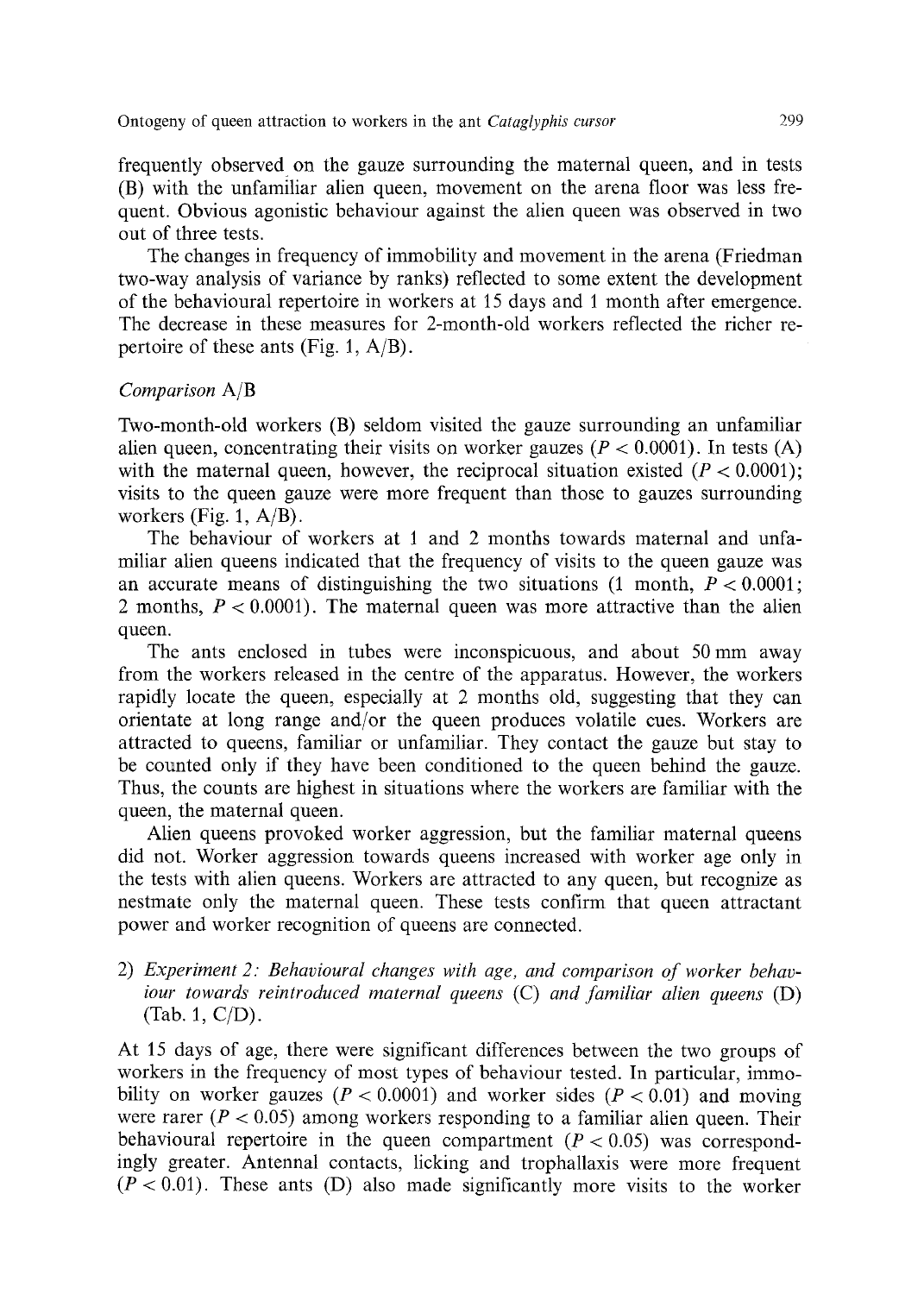gauzes ( $P < 0.0001$ ). These results indicate that, compared with the reintroduced maternal queen, a familiar alien queen promotes worker activity.

At one and two months after emergence the difference between the two groups became less marked. However, there continued to be more movements in group (D) workers (1 month,  $P < 0.05$ ; 2 months, not significant) and consequently less immobility on the sides (1 month, not significant; 2 months,  $P < 0.01$ ). These workers also bit the gauzes of the queen and workers more often (Fig. 1, C/D).

Aggressiveness was shown towards the reintroduced maternal queen, but not to the familiar alien queen (Tab. 1,  $C/D$ ). These results could suggest that both types of queen were attractive to workers, but that queen recognition was disrupted.

# 3) *Effect of transplantation on worker behaviour towards' their maternal queens* (A) *and reintroduced maternal queens* (C) (Tab. 1, A/C).

At 2 months, the frequencies of behaviour in the two groups were similar, except that the frequency of immobility was significantly higher ( $P < 0.0001$ ) and that of self-grooming significantly lower  $(P < 0.01)$  than in the alien-reared workers. Visits to the queen and worker gauzes were equally frequent in the two groups. A more detailed analysis of the behavioural repertoire confirms this picture (Fig. 1, A/C). Assuming that maternal queens are as attractive to workers that have been definitively reared with an alien queen as to those that were not, the degree of agonistic behaviour (observed in two of three tests) indicates that rearing with an alien queen disrupts worker behaviour towards the maternal queen.

# *Effect of tramplantation on worker behaviour towards unfamiliar alien queens* (B) *and familiar alien queens* (D) (Tab. 1, B/D).

At two months, workers tested with a familiar alien queen were immobile less frequently  $(P < 0.001)$ , and showed other types of behaviour more frequently  $(X<sup>2</sup>$  not significant) than their counterparts tested with the unfamiliar queen (Fig. 1, B/D). This increase in repertoire suggests that these workers learned the cues from the alien queen. Detailed analysis of the repertoire shows that workers tested against a familiar alien queen made more frequent visits to queen gauze, and also bit it very often. This analysis confirms that behaviour at or towards the gauze surrounding the queen is a measure of behavioural development in the young workers.

No agonistic behaviour towards the queens was recorded for group (D) workers at any age, again suggesting that familiarization involves learning the cues produced by the alien queen.

*Effect of transplantation on worker behaviour towards maternal queens and familiar alien queens* (Tab. 1, A/D).

At 15 days after emergence, workers responding to a familiar alien queen (D) were stationary less often  $(P < 0.05)$  and showed significantly more antennal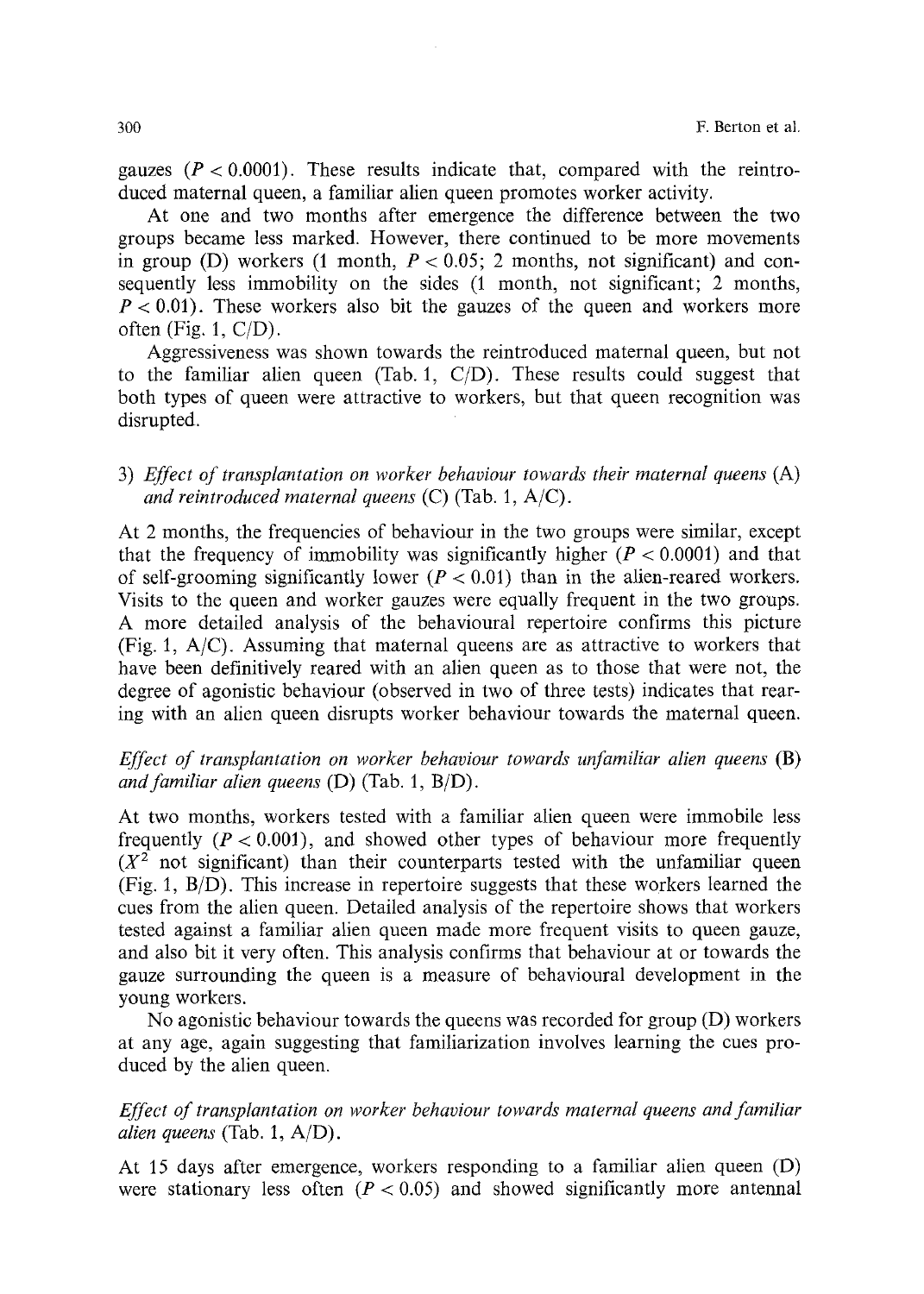contacts, licking, trophallaxis  $(U= 0, P=0.05)$  and self-grooming  $(U= 0,$  $P = 0.05$ ) than the other group (A). Their repertoire was more varied (U = 0,  $P = 0.05$ . At one month, these differences were no longer evident. At two months the behaviour of the two groups was indistinguishable in frequency. The repertoire of workers with the familiar alien queen was, however, significantly more diverse in worker compartment  $(U = 0, P = 0.05)$ , (Fig. 1, A/D). In neither group of workers at any age was aggressive behaviour towards queens observed. This suggests that the familiar alien queen had been fully accepted by the workers.

# *Effect of transplantation on worker behaviour towards unfamiliar alien queens* (B) *and reintroduced maternal queens* (C) (Tab. 1, B/C).

The maternal queen remained more attractive to workers than the unfamiliar alien queen, even though the workers had been separated for a time from their maternal queen. This is consistent with the results of Brian (1988). At two months, the frequency of locomotory activity did not differ significantly between the two groups, but group (C) workers made more visits to the queen gauzes ( $P < 0.0001$ ) (Tab. 1, B/C). As at one month, group (C) workers showed significantly less frequent visits to workers gauzes than group (B) workers  $(P < 0.001)$ . Group (C) workers also bit the queen gauze significantly more frequently  $(P < 0.01)$ , (Fig. 1, B/C).

Agonistic behaviour towards both queen types was recorded for 1 of 3 and 2 of 3 tests in one- and two-month-old workers respectively. Aggression to the reintroduced maternal queen suggests that familiarization with an alien queen disrupts queen recognition. On the other hand, attraction to the maternal queen is unaffected.

Results of experiments 1 and 2 show that the counts are highest in situations where the workers are familiar with the queen, whether maternal or alien. The additional stimuli could be odours equivalent to nestmate recognition cues. In the same way, workers attack those queens they do not recognize as nestmates.

### **Discussion**

Results of experiment 1 show that both familiar and unfamiliar queens are attractive. There is a difference between the two situations. Counts on queen gauze are far higher in the presence of the maternal queen. Vander Meer et al. (1980) demonstrated that queens produce a volatile worker attractant which is not queen specific. The *Solenopsis invicta* queen pheromone effectively attracted workers from any colony. Nevertheless, in this species, alien queens suffer aggression when introduced into a colony (Fletcher, 1987). In the monogynous species *Cataglyphis cursor* alien queens are attacked and killed. Aggression of alien queens has been described frequently (Wallis (1961) in *Formica fusea;* De Vroey and Pasteels (1978) in *Myrmica rubra;* Mabelis (1979) in *Formica polyctena).*  If the colony is made queenless, however, workers will usually accept a mated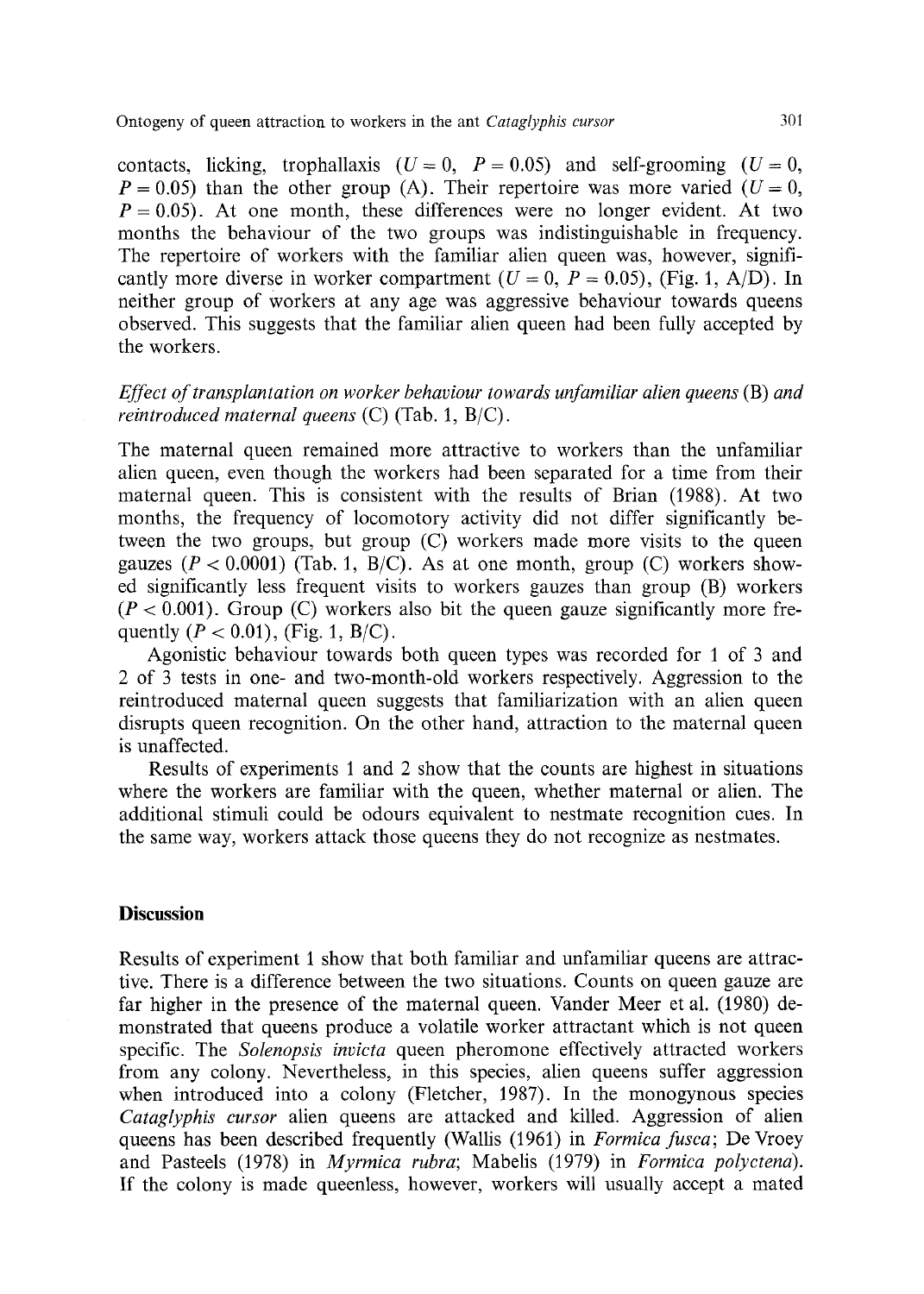queen and rear her progeny. In *Myrmica rubra,* a polygynous species, workers have been observed to accept and aggregate around queens from neighbouring nests (Cammaerts and Cammaerts, 1984). Agonistic reactions are particularly severe between workers and queens from colonies more than a few kilometres apart. The frequency of aggressive behaviour by workers towards alien queens declines the longer the two are associated, and workers eventually aggregate close to the queens. When maternal queens are reintroduced to these workers they are rapidly recognized, and there is no difference in the degree of aggregation shown by workers responding to familiar alien or maternal queens. These results show that the ability of workers to discriminate between queens, and their tendency to be attracted to them, are connected. Both abilities depend on an intricate process of communication between queens and workers.

The results of experiment 2 show that workers continue to respond to attractant cues from their maternal queen after removal and exposure to alien odour queen.

A first hypothesis with the statement of a learning process could explain these responses. Most studies of cue learning deal with inter-individual recognition (see review by Jaisson, 1985). Two stages seem to be important: those before and those immediately after the emergence of the adult insect. Brian (1986) remarked that bonding is most easily established soon after emergence. Cues from the maternal queen could also be learnt by workers in the larval stage. Such preimaginal learning was described by Isingrini etal. (1985) in the context of brood recognition in *Cataglyphis cursor* workers, and in *Camponotus floridanus*  by Carlin and Schwartz (1989). Our design in this study also involves that young workers are able to learn cues allowing recognition and attraction to the maternal queen in the 48 hours of adult life spent in the home colony before transfer to a new nest. Nevertheless, in order to demonstrate that attraction mediated by learning, it would be necessary to modify our experimental plan, for example with exposure first to one type of alien odour during larval life, second to another alien odour after metamorphosis, and then offer a choice between the two (Carlin and Schwartz, 1989).

The alternative hypothesis is that the maternal queen odour is similar to worker odour. Workers simply respond to odours similar to their own through the self-matching recognition process. The stimuli could be to some extent part colony odour, equivalent to nestmate recognition cues. Persistent recognition after the removal of the maternal queen is consistent with a chemical study of Nowbahari etal. (1990). These authors indicated a predominent endogenous component in *Cataglyphis cursor* colony odour.

In fact, it is of little importance how the persistent recognition of the mother queen originates, in comparison with its modification by post-imaginal experience.

Efficient response to attractant stimuli from queens develops in *Cataglyphis cursor* workers at 2 months after emergence. At this age, workers are sexually mature, and potentially capable of laying eggs in the absence of queen inhibition of oocyte development and egg laying. Behavioural expression of this response to queen recognition cues seems to be dependent on pheromones, and linked with the inhibition of ovary development. Fletcher, in a review paper (1987),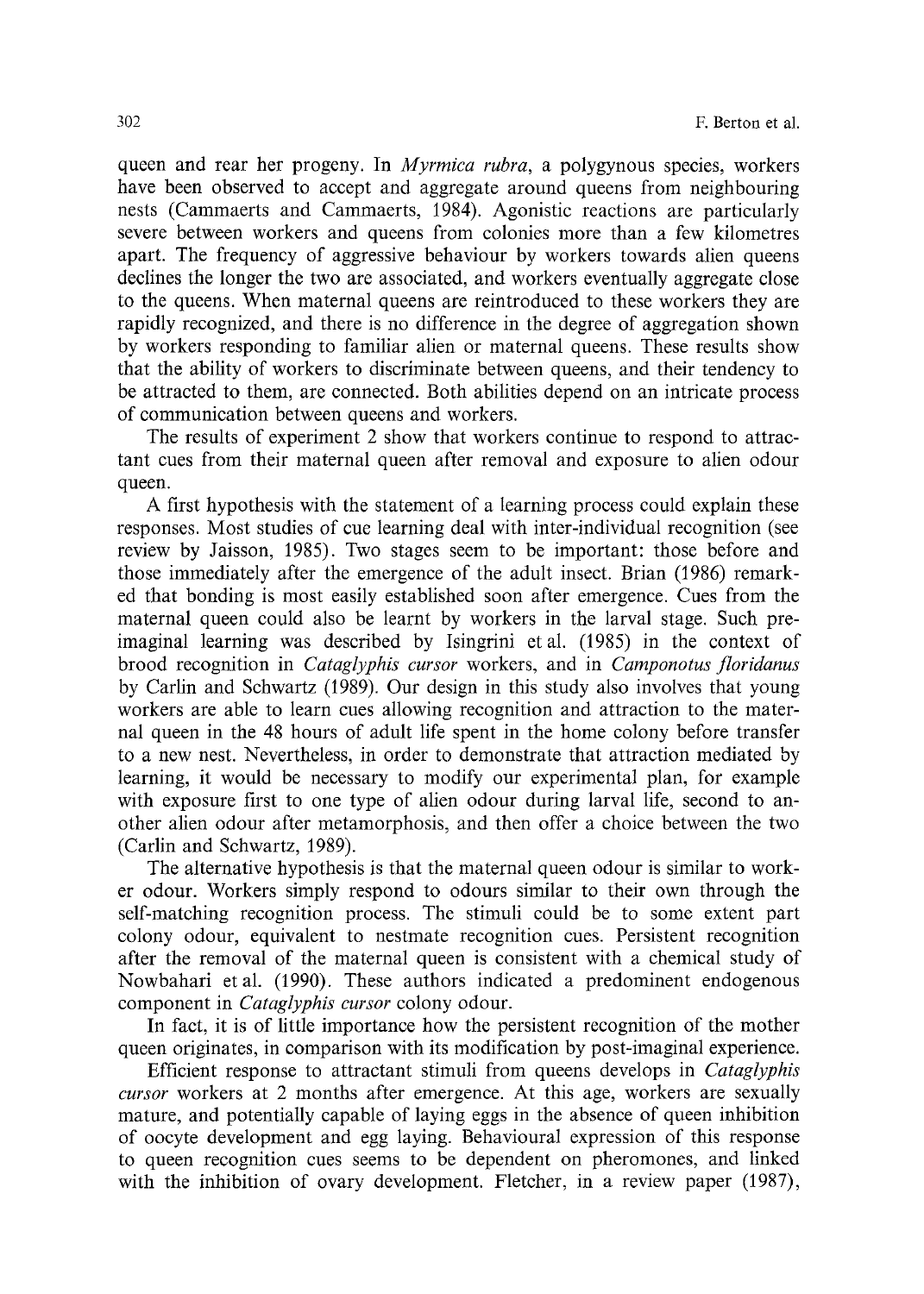described the existence of two suites of recognition signals, one dealing with nestmate recognition and the other with the identification of social status. Keller and Passera (1989) thought that the relation between queen attractant cues and queen recognition cues may come about in two ways: either queens produce a single pheromonal complex acting both as a worker attractant and a queen recognition signal, or queens produce two different pheromones. Further identification and synthesis of these pheromones or pheromonal complex is required. A queen-specific chemical and its source has been identified in only one species, *Monornorium pharaonis,* by Edwards and Chambers (1984).

Young *Camponotus vagus* workers separated as pupae from older workers and kept separate for several days after adult emergence tend to be aggressive towards other colony members. This was never so when young workers were allowed to remain in the colony until a few hours after emergence as adults (Morel, 1983). Agonistic reactions by 15-day-old *Cataglyphis cursor* workers of groups C and D were prevented by the few hours they had spent in their maternal colony. Aggression was more frequently expressed as the workers aged, for example in group C. The aggression shown by group C workers to the reintroduced maternal queen suggests that workers are attracted to the maternal queen, but do not recognize her as nestmate. This dichotomy suggests that recognition of queens and attraction by them are independent process.

Thus, young *C. cursor* workers can distinguish nestmate from non-nestmate queens. The differential in experiments 1 and 2, particularly the release of typical queen-orientated behaviour and the lack of agonistic behaviour towards alien queens confirms that workers were more attracted to an alien *C. cursor*  queen to which they had been familiarized.The continual presence of the queen was necessary for queen attraction to be fully expressed (Berton et al., submitted).

Post-imaginal experience took place just after emergence, when young ants adsorb lipids that constitute the biosynthesized epicuticular layer (Blum, 1987; Franks et al., 1990) that is at least partly responsible for colony odour. It is therefore possible for young workers to adsorb alien cues at this stage. This explanation appears to be insufficient to explain our data. The characteristics of colony odour should not be greatly altered by transfer of workers to alien colonies, even for long periods (Nowbahari et al., 1990).

Experiments 1 and 2 clearly showed worker behavioural ontogeny. Changes in the population structure of small groups of worker ants or bees may induce changes in the pattern of behavioural development (Kolmes and Winston, 1988). Removal of older workers may accelerate the physiology, and thereby change the role, of younger workers (Lenoir, 1987). In the present study, the physiological development and associated behaviour (movement, ability to recognize cues specific to queen, and number of behaviour types in the repertoire) developed similarly in workers reared with an alien queen (groups C and D) and those reared with their maternal queen (A and B).

Tests of queenless young *C. cursor* workers against their maternal queen or a familiar alien queen produced a shift in development and behaviour, for example in locomotion, through delayed physiological maturation (Berton, 1989). Among queenless workers, the ages at which various types of behaviour are ex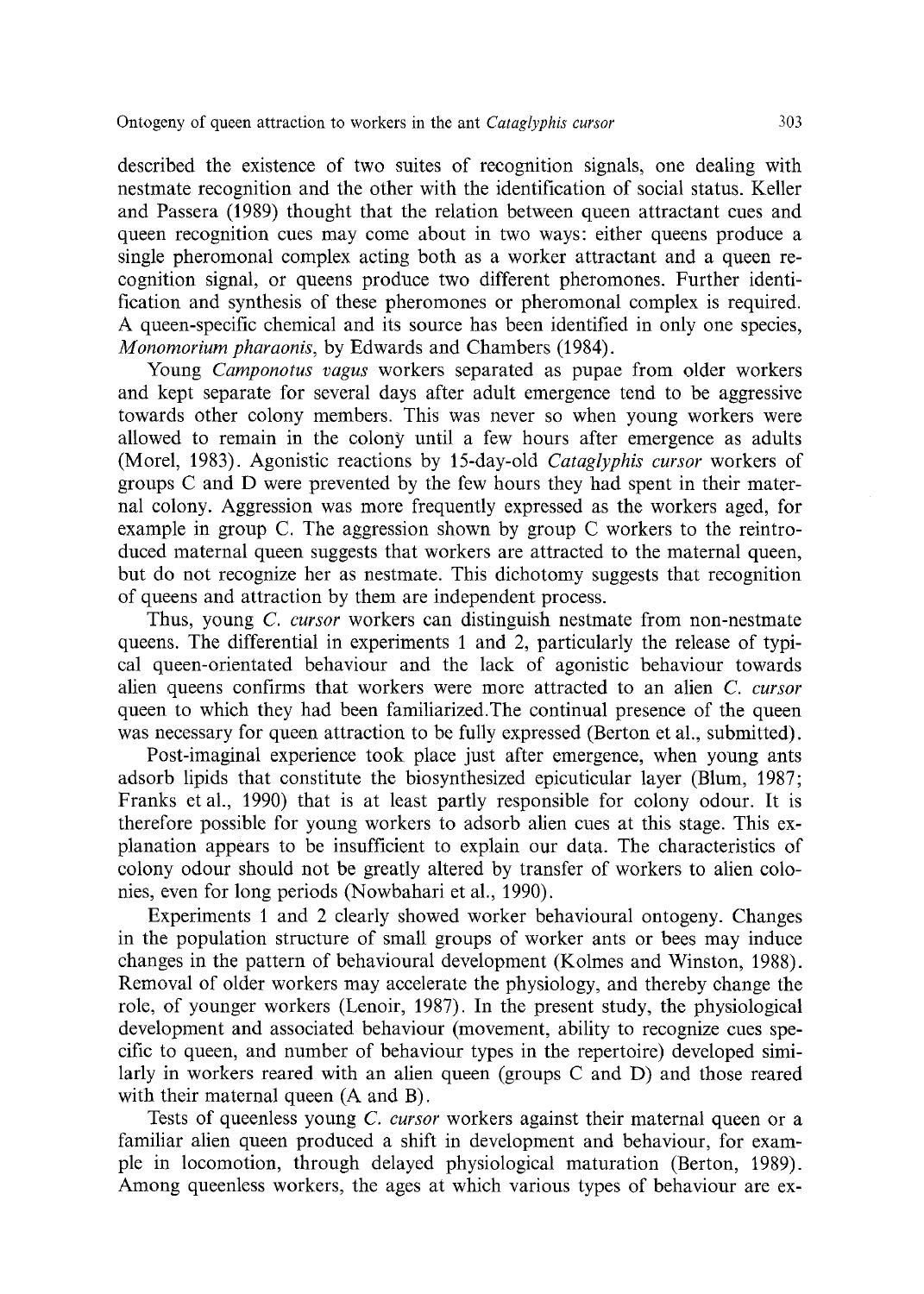pressed are different from those seen in workers with queens. On these grounds, it is likely that the response of workers to queen attractant cues would be greatly modified by lack of queens. Our behavioural data (op. cit.) indicate that workers at 4 months after emergence display the unique, strikingly marked, queen-induced response, accompanied by strong agonistic reactions. Queen recognition and attraction by the queen are still separate at this age.

Through their power of attraction, maternal or familiar alien queens promote harmonious development of individual ants and of the colony. Attraction of workers to the queen fosters contacts allowing discrimination between individuals, and promotes integration within the colony.

#### **Acknowledgements**

We wish to thank L. Dubreuil and A. Brouard for technical assistance. We are grateful to G. Lepape for statistical advice and to A. Davies for translation. We also thank the two anonymous referees for critical suggestions and comments on the manuscript.

### **References**

- Berton, F., 1989. *Les effets de l'orphelinage chez la fourmi Cataglyphis cursor:* Organisation des sociétés sans reine et signification de la parthénogénèse thélytoque. Thèse Doct. Univ. Tours.
- Berton, F., A. Lenoir, A.-M. Le Roux and G. Le Roux, 1989. Attractivité de la reine homocoloniale *Cataglyphis cursor* (Hymenoptera: Formicidae). Modifications du répertoire comportemental après orphelinage. *Actes Coll. Ins. Soc.* 5:145-152.
- Berton, E, A. Lenoir, G. Le Roux and A.-M. Le Roux, 1991. *Orphaning effect on queen attractant power and worker behavioral repertoire in Cataglyphis cursor ants (Hymenoptera: For*micidae), submitted.
- Blum, M.S., 1987. The basis and evolutionary significance of recognitive olfactory acuity in insect societies. In: *From Individual to Collective Behavior in Social Insects* (J. M. Pasteels and J.L. Deneubourg, Eds.). Experientia Supplementum, vol. 54, p. 277-293.
- Brian, M.V., 1973. Queen recognition by brood rearing workers of the ant *Myrmica rubra L. Anim. Behav. 21:691-698.*
- Brian, M.V., 1986. Bonding between workers and queens in the ant genus *Myrmica. Anim. Behav.* 34:1135-1145.
- Brian, M.V., 1988. Queen selection by worker groups of the ant *Myrmica rubra. Anim. Behav.*  36:914-925.
- Cagniant, H., 1973. Apparition d'ouvrières à partir d'oeufs pondus par des ouvrières chez la fourrni *Cataglyphis cursor* Fonsc. (Hymdnopt~res, Formicidae). *C. R. Aead. So. Paris, D 227:2197* -2198.
- Cammaerts, M.C. and R. Cammaerts, 1984. Adoption ou élimination de reines étrangères par les ouvrières de *Myrmica rubra* L. (Formicidae). Devenir des sociétés orphelines. *Ann. Sc. Nat. Zool.* 6:207-220.
- Carlin, N. E and E H. Schwartz, 1989. Pre-imaginal experience and nestmate brood recognition in the carpenter ant, *Camponotus floridanus. Anim. Behav.*  $38:89-95$ .
- Delage, B., 1968. Recherches sur les fourmis moissonneuses du Bassin Aquitain: Ethologie, Physiologic de l'Alimentation. *Ann. Set. Nat. 10* : 197-265.
- De Vroey, C. and J.M. Pasteels, 1978. Agonistic behaviour of *Myrmiea rubra L. Ins. Soc. 25:*   $247 - 265$ .
- Edwards, J. E and J. Chambers, 1984. Identification and source of a queen specific chemical in the Pharaoh's ant *Monomorium pharaonis. J. Chem. Ecol. 10:1731-1748.*